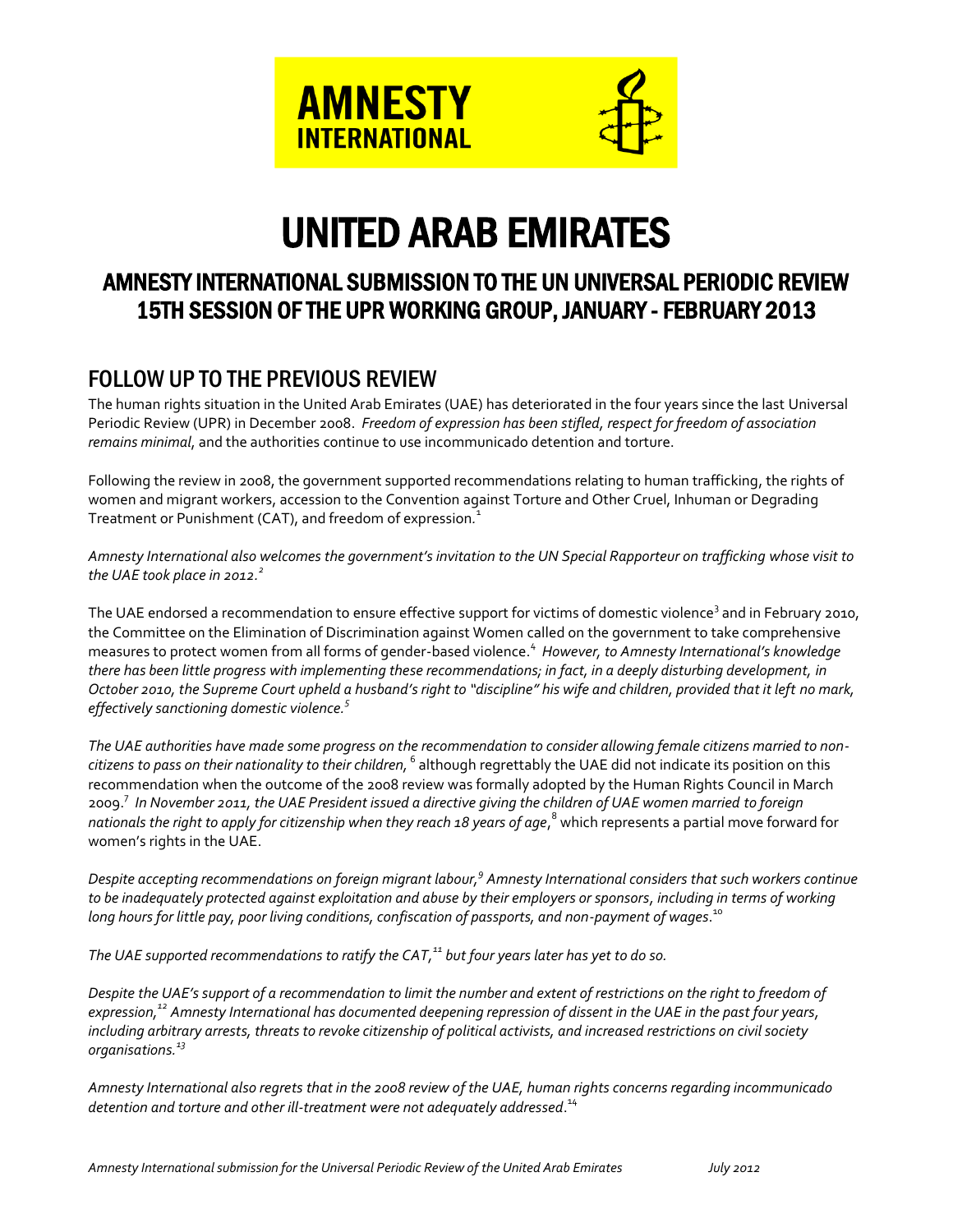# THE NATIONAL HUMAN RIGHTS FRAMEWORK

### **UN human rights mechanisms**

The UAE is a candidate in the 2012 elections to the UN Human Rights Council and has submitted a set of election pledges.<sup>15</sup> In light of the authorities' intensifying attack on free speech,<sup>16</sup> Amnesty International is concerned that the government's pledges does not commit to upholding freedom of expression. A commitment to promote dialogue with civil society rings hollow in the face of ongoing, and worsening, restrictions on the ability of NGOs to operate freely in the country, as detailed in this submission.

# **The death penalty**

*The UAE retains the death penalty in national legislation, including for offences such as drug trafficking which do not meet the criterion of "most serious" crimes for which the death penalty may be imposed under international law. In October 2009, the President issued a decree relating to national security, which, among other things, provides for the imposition of the death penalty against people convicted of disclosing information that harms the state. 17*

*In 2011, the UAE resumed executions for the first time since 2008. On 10 February 2011, Rashid Rabee al-Rashidi was executed by firing squad at a shooting range in Dubai. At least 31 death sentences were imposed in 2011, including at least 12 people sentenced to death for smuggling drugs into the country.* 

*The Convention on the Rights of the Child (CRC), to which the UAE is a party, states that nobody below the age of 18 at the time the offence was committed may be sentenced to death.<sup>18</sup> Press reports indicate that the Court of Cassation in the emirate of Dubai, which has a separate legal system, generally adheres to the CRC. However, the Supreme Court of the UAE in Abu Dhabi has handed down death sentences to juvenile offenders in violation of international law. 19*

# **Criminalisation of freedom of expression**

*Freedom of expression is guaranteed under Article 30 of the UAE's Constitution "within the limits set by law". <sup>20</sup> However, Article 176 of the UAE's Penal Code permits a sentence of up to five years in prison for "whoever publicly insults the State President, its flag or national emblem". Article 8 of the Penal Code extends the above punishment to also include insults against the Vice-President and members of the Supreme Council of the Federation. 21*

### **Discrimination**

Amnesty International is concerned that domestic workers continue to be excluded from the protection of national labour legislation, meaning that they do not formally have the right to limits on working hours, rest breaks and paid holidays in line with International Labour Organization (ILO) standards.<sup>22</sup> According to a local press report in May 2012, the UAE authorities are proposing a draft law on domestic workers, which reportedly includes provisions to guarantee monthly payment of wages, one paid day off a week, and 14 days paid annual leave.<sup>23</sup>

Amnesty International has concerns about other areas of discrimination that exist within the laws and Constitution of the UAE; however, these are not addressed in this submission.

# THE HUMAN RIGHTS SITUATION ON THE GROUND

### **Restrictions on freedom of expression and the right to a fair trial**

*Amnesty International is concerned that there are severe restrictions on freedom of expression in the UAE. There are no political parties and political dissent is not tolerated. Islamists or those critical of the human rights or political situation in the country are often targeted for arrest, arbitrary detention and unfair trial.* 

*Ahmed Mansoor, a civil society activist and blogger, and four other men, known as the "UAE 5", <sup>24</sup> were arrested in April 2011 after calling for greater political rights and freedoms. They were charged under Articles 176 and 8 of the Penal Code for 'publicly insulting' the UAE President, Vice-President and the Crown Prince in messages critical of government policy posted*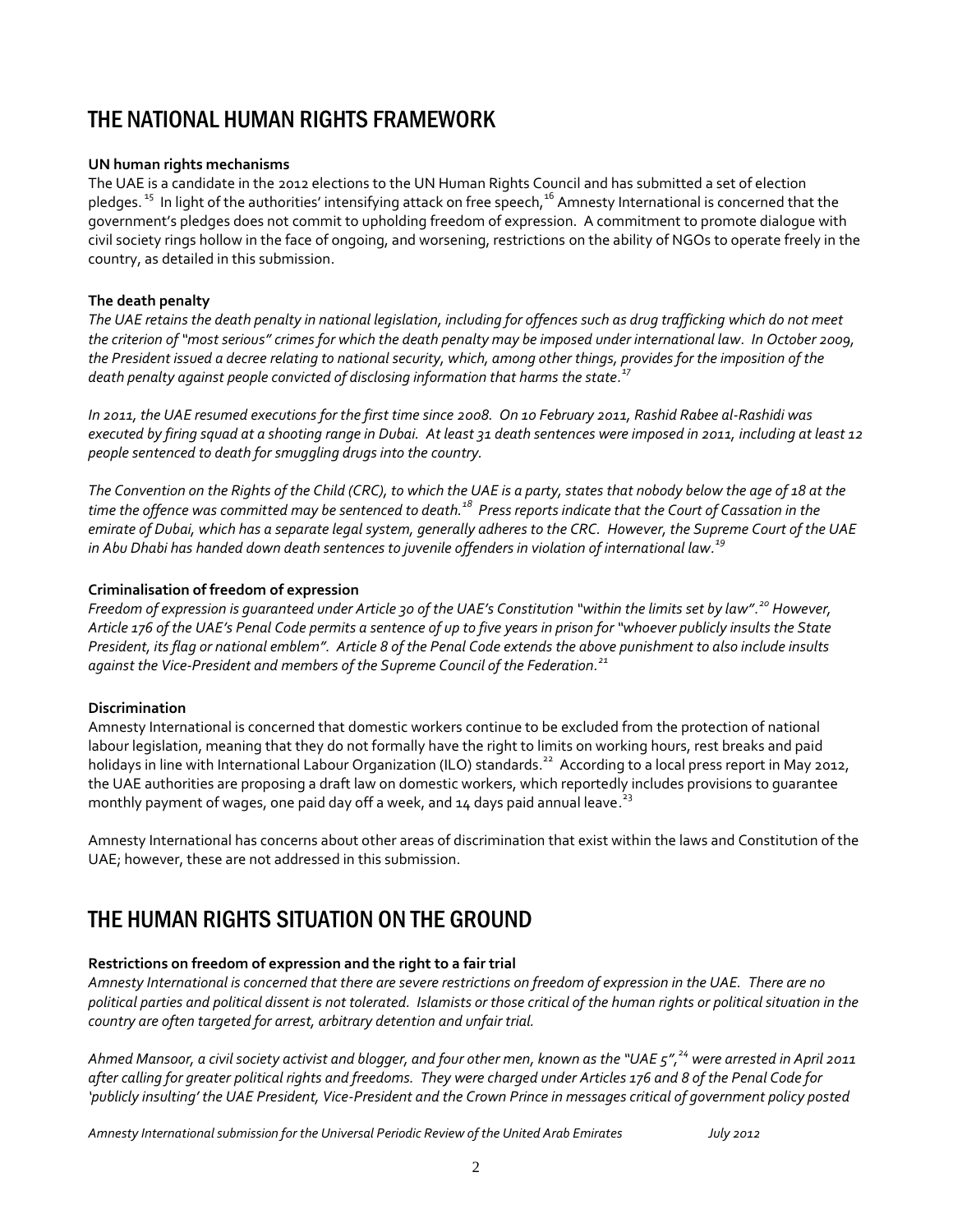*on an online discussion forum, which has been blocked by the authorities since February 2010. <sup>25</sup> On 27 November 2011, despite a ruling by the UN Working Group on Arbitrary Detention that he had been arbitrarily detained,<sup>26</sup> Ahmed Mansoor was sentenced to three years in prison and the four others each to two years. All were released the following day under a presidential pardon, although their criminal records remain.*

*The five men were subjected to an unfair trial in breach of international standards, including the Arab Charter. The court did not allow the defendants to review the evidence and charges against them until six months into the trial. The trial was initially held behind closed doors, though international observers were subsequently allowed to attend. The men were not allowed to hold confidential meetings with their lawyers, who were also not allowed to cross-examine one of the prosecution witnesses nor given sufficient time to cross-examine others. The five were also prosecuted under State Security procedures, which do not allow the right of appeal.<sup>27</sup>*

### *Restrictions on freedom of association*

*NGOs operating in the UAE are severely limited by the 2008 Law on Associations. This law is not consistent with international law, including the Arab Charter, which provides for freedom of association, subject only to restrictions prescribed by law and which are for reasons of "national security or public safety, public health or morals or the protection of the rights and freedoms of others". <sup>28</sup> Article 16 of the Law on Associations prohibits NGOs and their members from*  interfering "in politics or in matters that impair state security and its ruling regime". In 2011, the boards of both the Jurist *Association and the Teachers' Association were dissolved under Article 16. This action has further stifled free expression as both had signed a public appeal calling for greater democracy in the country. <sup>29</sup> In October 2011, the Minister of Social Affairs extended the suspension of the Jurist Association board for a further six months.* 

*The Jurist Association has faced growing restrictions on its activities since the 2008 UPR. In 2010, the government prohibited representatives from taking part in meetings outside the UAE and cancelled seminars planned by the organization without giving a substantive reason. UAE security officials have also pressured some of the Association's members to resign.*

*In March 2012, the authorities closed the local offices of two international organizations, the National Democratic Institute, a body linked to the Democratic Party in the United States, and the Konrad Adenauer Stiftung, linked to Germany's Christian Democratic Union. Both bodies promote the exchange of ideas and political debate as the foundation of democracy.<sup>30</sup> Amnesty International is unaware of any reason given for the closures.*

#### **Threats to revoke citizenship**

*The government is threatening to revoke the UAE citizenship of seven men because of their political activity, punishing them for peacefully expressing dissent and in an attempt to intimidate others from exercising their right to freedom of expression. The seven men are all members of the Reform and Social Guidance Association (al-Islah), a non-violent political organization that advocates greater adherence to Islamic precepts.*

The seven men acquired UAE citizenship as children and have never held any other citizenship. If carried out, the authorities' threat to strip them of their UAE nationality would amount to an arbitrary deprivation of their right to nationality and leave them stateless, in breach of the UAE's obligations under the Arab Charter,<sup>31</sup> and they would no longer be able to work or reside legally in the country.<sup>32</sup>

#### **Incommunicado detention and torture**

*Amnesty International has regularly raised concerns with the authorities regarding individuals arrested by Amn al-Dawla (State Security) officials. Such individuals are commonly held incommunicado for prolonged periods of time, in undisclosed locations where they may face solitary confinement, torture and other ill-treatment in violation of international standards. 33*

*Detainees' allegations that they were tortured, including being hung up by the wrists or ankles and beaten on the soles of the feet, subjected to electric shocks and deprived of sleep for long periods, have rarely been investigated or resulted in prosecution of alleged perpetrators. Victims of torture and other ill-treatment report that they have been forced to sign selfincriminating* statements, and have then been charged and prosecuted on the basis of such "confessions".

*Naji Hamdan, a US citizen of Lebanese origin, was held incommunicado in solitary confinement for three months at a secret*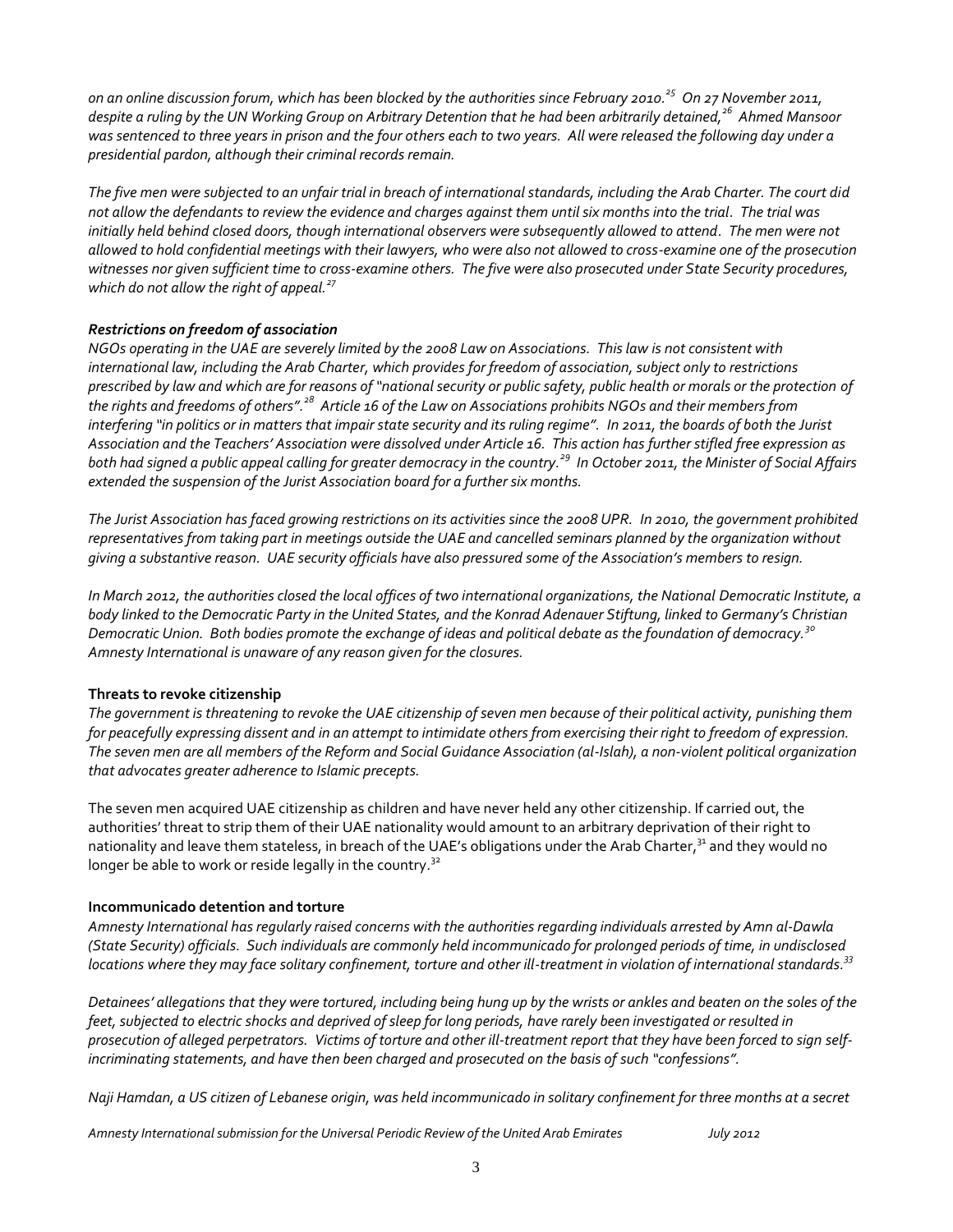*Amn al-Dawla detention centre after his arrest in August 2008. He alleges that he was tortured by being strapped into an "electric chair" and beaten about the head until he lost consciousness. He has also stated that signed confessions used as evidence against him were false and that he had only signed them as a result of the torture inflicted upon him. Neither the court nor the responsible authorities appear to have taken any steps to investigate his allegations as international standards require. <sup>34</sup> In October 2009, Naji Hamdan was convicted on terrorism-related charges after a closed trial before the Federal Supreme Court. He was sentenced to 18 months' imprisonment, but released in November 2009 and deported. 35*

*In 2010, lawyers from an Indian NGO reported that 17 Indian men, who had been sentenced to death for murder, had been tortured following their arrest in 2009. Their death sentences were revoked on appeal in 2011. <sup>36</sup> Amnesty International is unaware of any investigation into their allegations having taken place.* 

# RECOMMENDATIONS FOR ACTION BY THE STATE UNDER REVIEW

### Amnesty International calls on the government of the United Arab Emirates to:

#### *UN human rights mechanisms*

- *Cooperate fully with and accept all outstanding requests by UN Special Procedures to visit the United Arab Emirates;*
- **Ratify and implement all outstanding UN human rights treaties, including the International Covenant on Civil and** *Political Rights, the International Covenant on Economic, Social and Cultural Rights, the the Convention against Torture and Other Cruel, Inhuman or Degrading Treatment or Punishment, the Convention relating to the Status of Stateless Persons, and the Convention on the Protection of the Rights of All Migrant Workers and Members of their Families.*

#### *The death penalty*

- *Establish a moratorium on executions with a view to abolishing the death penalty as provided by UN General Assembly resolutions 62/149, 63/168 and 65/206, respectively adopted on 18 December 2007, 18 December 2008 and 21 December 2010;*
- **Pending full abolition of the death penalty, abolish the death penalty for all crimes that do not meet the threshold of** *"most serious crimes", including for drug trafficking and for disclosing information that harms the state;*
- *Pending full abolition of the death penalty, ensure that no death sentences are handed down to juvenile offenders. Where the age of an accused young person is in doubt, the person should be presumed to be under the age of majority until and unless this is rebutted by the prosecution.*

#### *Discrimination*

- *Amend the Constitution and other relevant legislation to ensure that all human rights may be enjoyed equally by non-citizens, in accordance with international human rights law;*
- *Ensure that the provisions of the ILO Convention on Decent Work for Domestic Workers are fully integrated into national legislation and implemented in practice.*

### *Restrictions on freedom of expression and right to a fair trial*

- *Revoke or amend all laws that criminalize, or are used to criminalize, freedom of expression, in particular Articles 176 and 8 of the Penal Code, in order to bring them in line with guarantees of free speech in international human rights law;*
- *Invite the Special Rapporteur on the promotion and protection of the right to freedom of opinion and expression to visit the UAE;*
- *Ensure that all detainees are charged with an internationally recognizable criminal offence and receive a fair trial in accordance with international law and standards;*
- *Amend the procedures of State Security trials to ensure that they meet international fair trial standards.*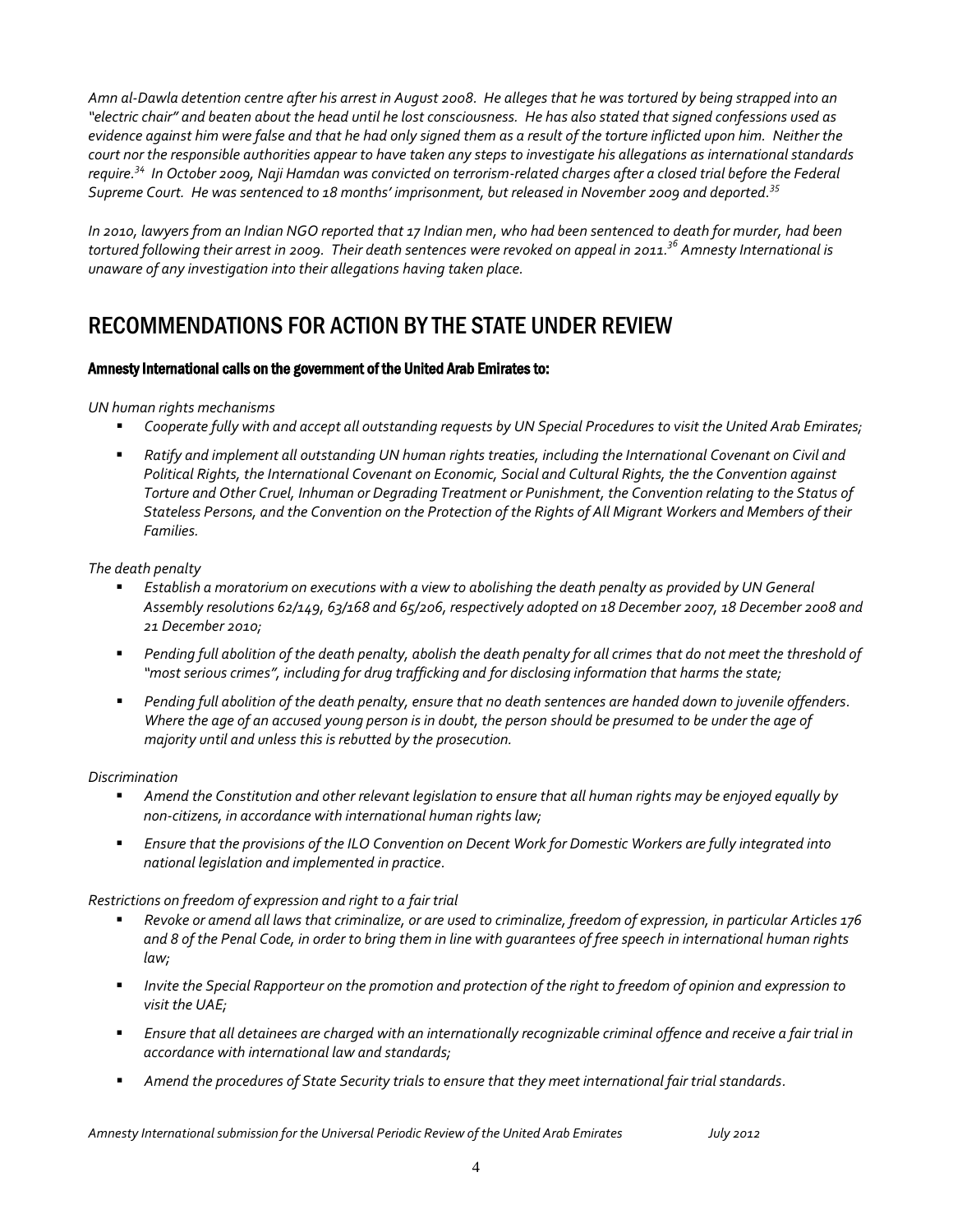#### *Restrictions on freedom of association*

- *Review, and where necessary, repeal or amend existing laws which govern NGOs and bring these in line with international human rights law and standards, including amending Article 16 of the Law on Associations, to ensure that NGOs can function free from state interference;*
- *Invite the Special Rapporteur on the rights to freedom of peaceful assembly and of association to visit the UAE.*

*Threats to revoke citizenship*

 *End any attempts to arbitrarily deprive political activists who have simply exercised the right to peaceful expression of their UAE citizenship.*

*Incommunicado detention and torture*

- *Ensure that all allegations of torture or other ill-treatment are independently, promptly and thoroughly investigated, and that anyone found responsible for such abuses is brought to justice, and that this commitment is officially and publicly communicated to all officers involved in arrest, detention and interrogation, in particular those of the Amn al-Dawla;*
- *Immediately end all incommunicado and secret detention;*
- *Ensure that detainees have immediate access – in law and practice – to their lawyers and families, as well as to adequate medical care;*
- *Ensure that detainees are brought promptly before a judge to rule on the lawfulness of their detention;*
- *Establish and maintain a central register to ensure that all detainees can be promptly traced, and to bring appropriate sanctions against officers responsible for the unlawful detention of detainees, including failure to keep proper records of detainees;*
- *Allow regular, unannounced and unrestricted inspections by independent national and international expert bodies to all places where people are, or may be, deprived of their liberty in order to monitor the treatment of detainees and their conditions of detention;*
- *Ensure that detainees who lodge complaints about torture or other ill-treatment can do so without fear of any kind of reprisal or prosecution;*
- *Invite the Special Rapporteur on torture and other cruel, inhuman or degrading treatment or punishment, and the Working Group on Arbitrary Detention to visit the UAE.*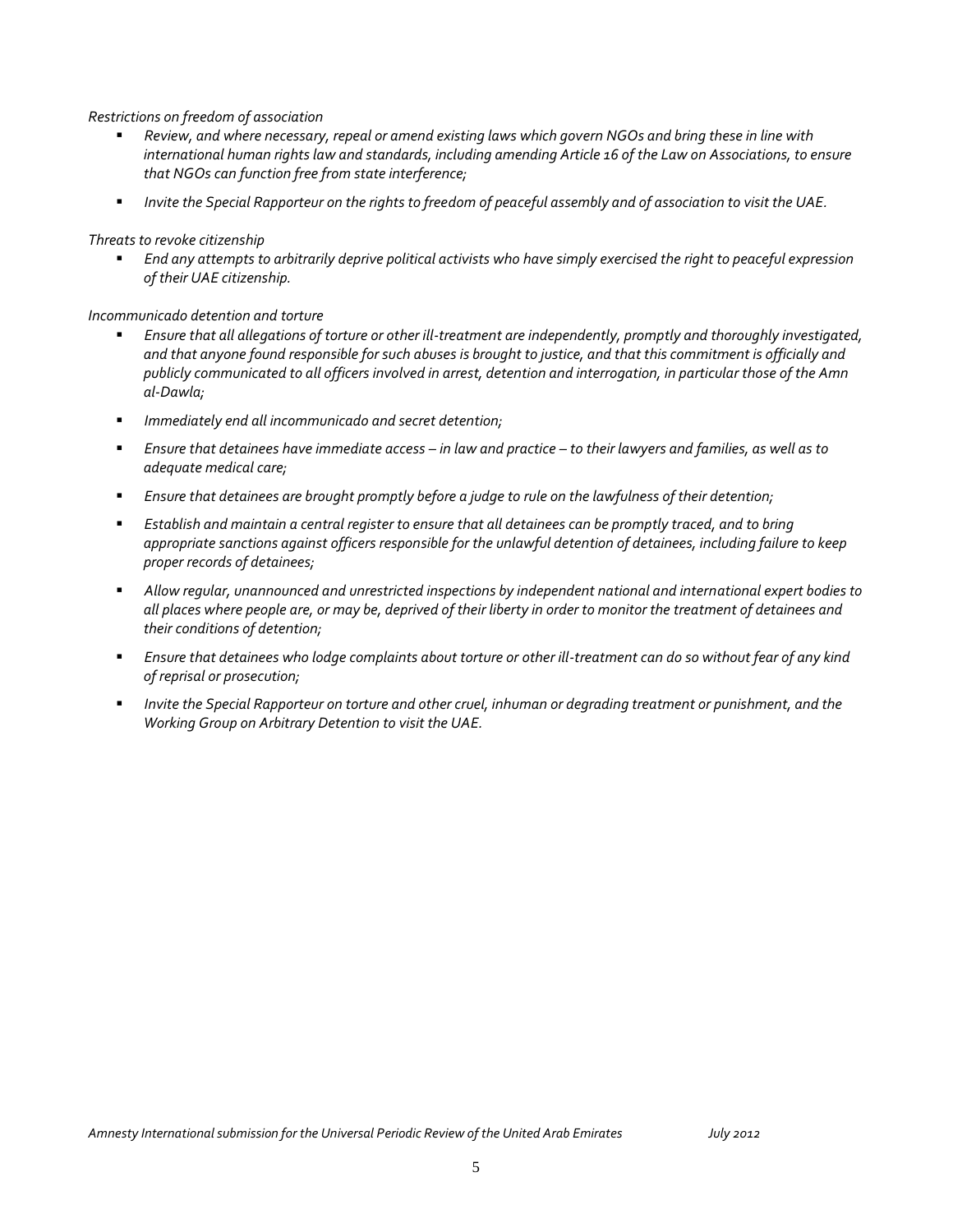# ENDNOTES

 $\overline{a}$ 

<sup>1</sup> Report of the Working Group on the Universal Periodic Review: United Arab Emirates (A/HRC/10/75), 12 January 2009, p17-19, para 91.1 (Qatar), 91.6 (Bahrain), 91.9 (United Kingdom), 91.13 (Indonesia), 91.17 (France), 91.18 (Italy), 91.20 (Norway), 91.21 (Philippines), 91.22 (Philippines), 91.23 (Philippines), 91.25 (Albania), 91.27 (Malaysia), 91.28 (Canada), 91.30 (Slovenia), 91.31 (Slovenia) and 91.32 (Japan).

<sup>2</sup> The UN Special Rapporteur in Trafficking in Persons, especially Women and Children concludes her country visit to the United Arab *Emirates*, 17 April 2012.

<sup>3</sup> Report of the Working Group on the Universal Periodic Review: United Arab Emirates (A/HRC/10/75), 12 January 2009, p19, para91.30 (Slovenia).

<sup>4</sup> The Committee also regretted the lack of a specific law criminalizing domestic violence. For more information, see UN Committee on the Elimination of Discrimination against Women, *Concluding observations of the Committee on the Elimination of Discrimination against Women: United Arab Emirates*, 5 February 2010, p5-6.

5 Amnesty International, *Annual Report 2011: United Arab Emirates*, May 2011 http://www.amnesty.org/en/region/uae/report-2011

<sup>6</sup> Report of the Working Group on the Universal Periodic Review: United Arab Emirates (A/HRC/10/75), 12 January 2009, p19, para92.4 (Germany).

 $^7$  Report of the 10 $^{\rm th}$  session of the Human Rights Council (A/HRC/10/29), paragraph 429.

 $^8$  The government has announced that a committee has been set up to implement the decree and gather the names of people who qualify for citizenship. For more information, see Official website of the Prime Minister of the United Arab Emirates, Mansour bin Zayed issues resolution implementing President's directives, 15 December 2011, <http://www.uaepm.ae/en/media/news/articles/news937.html>

<sup>9</sup> Report of the Working Group on the Universal Periodic Review: United Arab Emirates (A/HRC/10/75), 12 January 2009, p17-19, para 91.9 (United Kingdom), 91.18 (Italy), 91.21 (Philippines), 91.22 (Philippines), 91.27 (Malaysia) and 91.28 (Canada).

<sup>10</sup> Amnesty International, *Annual Report 2012: United Arab Emirates*, May 2012[, http://www.amnesty.org/en/region/uae/report-2012](http://www.amnesty.org/en/region/uae/report-2012)

<sup>11</sup> Report of the Working Group on the Universal Periodic Review: United Arab Emirates (A/HRC/10/75), 12 January 2009, p18, para91.25 (Albania) and 91.32 (Japan).

<sup>12</sup> Report of the Working Group on the Universal Periodic Review: United Arab Emirates (A/HRC/10/75), 12 January 2009, p18, para91.17 (France).

<sup>13</sup> Amnesty International and Human Rights Watch, *United Arab Emirates: End arrests; free political activists: Stop crackdown on freedom of expression, association* (MDE 25/004/2012), 30 April 2012[, http://www.amnesty.org/en/library/info/MDE25/004/2012/en](http://www.amnesty.org/en/library/info/MDE25/004/2012/en)

<sup>14</sup> Amnesty International raised concerns regarding persons – both Emirati and foreign – who were arbitrarily arrested and held incommunicado for prolonged periods of time, commonly in undisclosed locations where they may face torture and other ill-treatment in its July 2008 submission to the UPR Working Group. For more information, see Amnesty International, *United Arab Emirates: Submission to the UN Universal Periodic Review: Third session of the UPR Working Group of the UN Human Rights Council, December 2008* (MDE 25/006/2008), 14 July 2008[, http://www.amnesty.org/en/library/info/MDE25/006/2008/en](http://www.amnesty.org/en/library/info/MDE25/006/2008/en)

<sup>15</sup> *Annex to the letter dated 13 March 2012 from the Permanent Representative of the United Arab Emirates addressed to the President of the General Assembly: Candidature of the United Arab Emirates for membership on the Human Rights Council for the period 2013-2015* (A/67/85), 9 May 2012.

<sup>16</sup> Amnesty International, *UAE: Government suspension of Jurist Association board part of ongoing crackdown on civil society* (MDE 25/003/2012), 6 January 2012,<http://www.amnesty.org/en/library/info/MDE25/003/2012/en>

 $17$  Both laws are contrary to international standards that restrict the imposition of the death penalty only to the most serious crimes, meaning those involving an intention to kill which resulted in the loss of life. See Article 6(2) ICCPR, Report of the Special Rapporteur on extrajudicial summary or arbitrary executions, 27 March 2007, UN Doc: A/HRC/4/20.

 $18$  Article 37(a).

<sup>19</sup> Amnesty International, *Death Sentences and Executions 2011* (ACT 50/001/2012), March 2012, p44-45, <http://www.amnesty.org/en/library/info/ACT50/001/2012/en>

<sup>20</sup> The UAE has also ratified the Arab Charter on Human Rights, Article 32 of which guarantees the right to freedom of opinion and expression